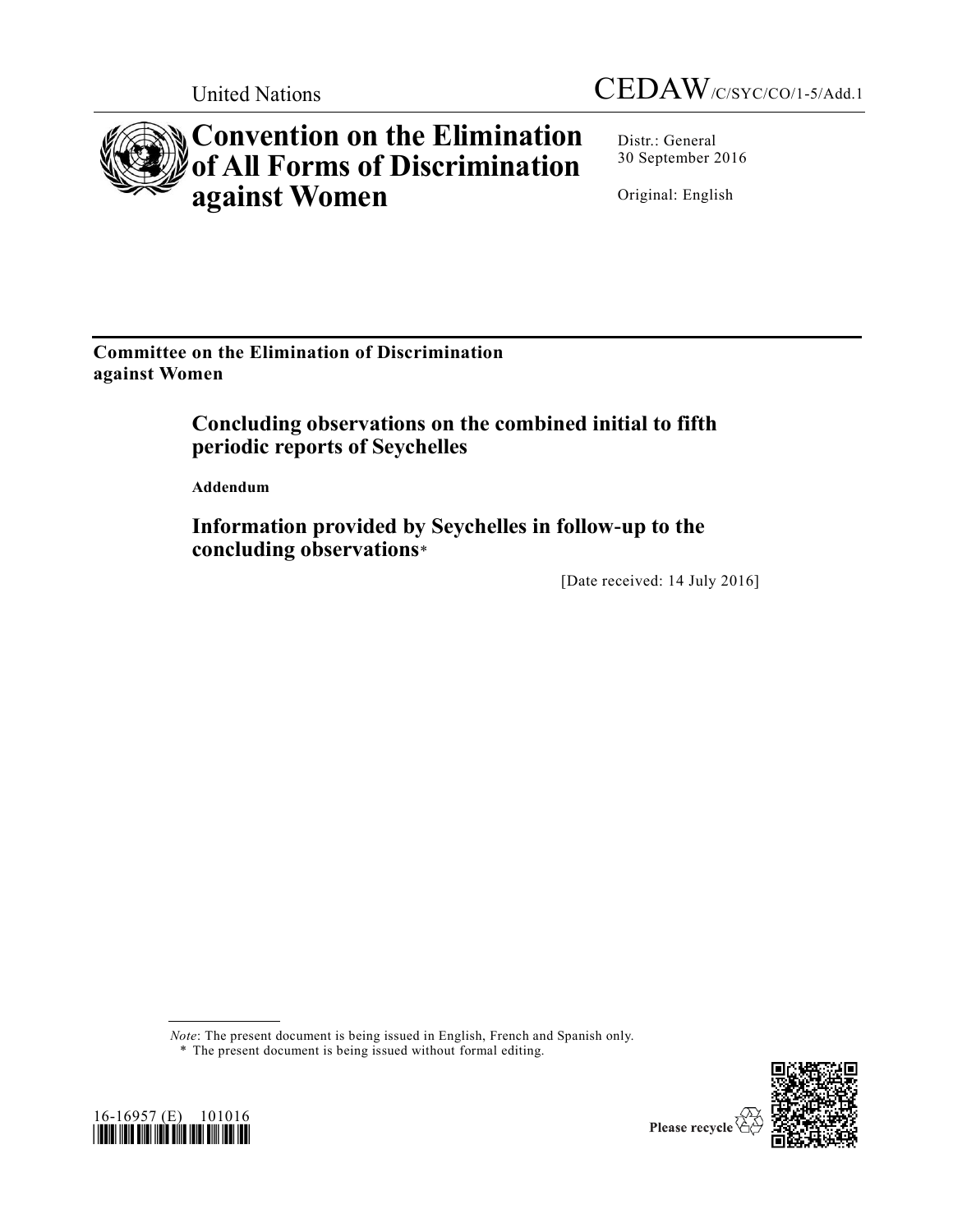In paragraph 48 of its concluding observations [\(CEDAW/C/SYC/CO/1-5\)](http://undocs.org/CEDAW/C/SYC/CO/1), the Committee requested Seychelles to provide, within two years, written information on the steps taken to implement the recommendations contained in paragraphs 17 and 23.

# **Paragraph 17**

#### **National machinery for the advancement of women**

**The Committee, in accordance with its general recommendation No. 6 on effective national machinery and publicity, and the guidance provided in the Beijing Platform for Action, in particular regarding the conditions necessary for the effective functioning of national machineries, recommends that the State party:**

(a) **Strengthen the Gender Secretariat and provide it with the authority, decision-making power and human and financial resources necessary for it to work effectively for the promotion of gender equality and the enjoyment by women of their rights, including its capacity for effective coordination and cooperation among the various gender equality and human rights mechanisms and with civil society;**

(b) **Ensure the effective functioning of the gender mainstreaming strategy;** 

(c) **Finalize, without delay, the national gender policy and its action plan, and ensure the effective implementation of the measures aiming at strengthening policies, programmes and campaigns addressing gender stereotyping; and develop a national action plan for the implementation of the present concluding observations.**

#### *Response*

- The National Gender Policy will be launched early 2016 following Cabinet's approval.
- The Gender Plan of Action is to be finalized with outstanding sectors to ensure that it is aligned with their sectoral plans once the policy has been approved.
- A Plan of Action (2013-2015) for the implementation of the present concluding observations was developed.
- CEDAW focal persons in key ministries have been identified and their role is to coordinate and collect information within their respective organization in line with the concluding observations.

## **Paragraph 23**

#### **Violence against women**

**The Committee urges the State party:**

(a) **To adopt a comprehensive strategy to combat violence against women;**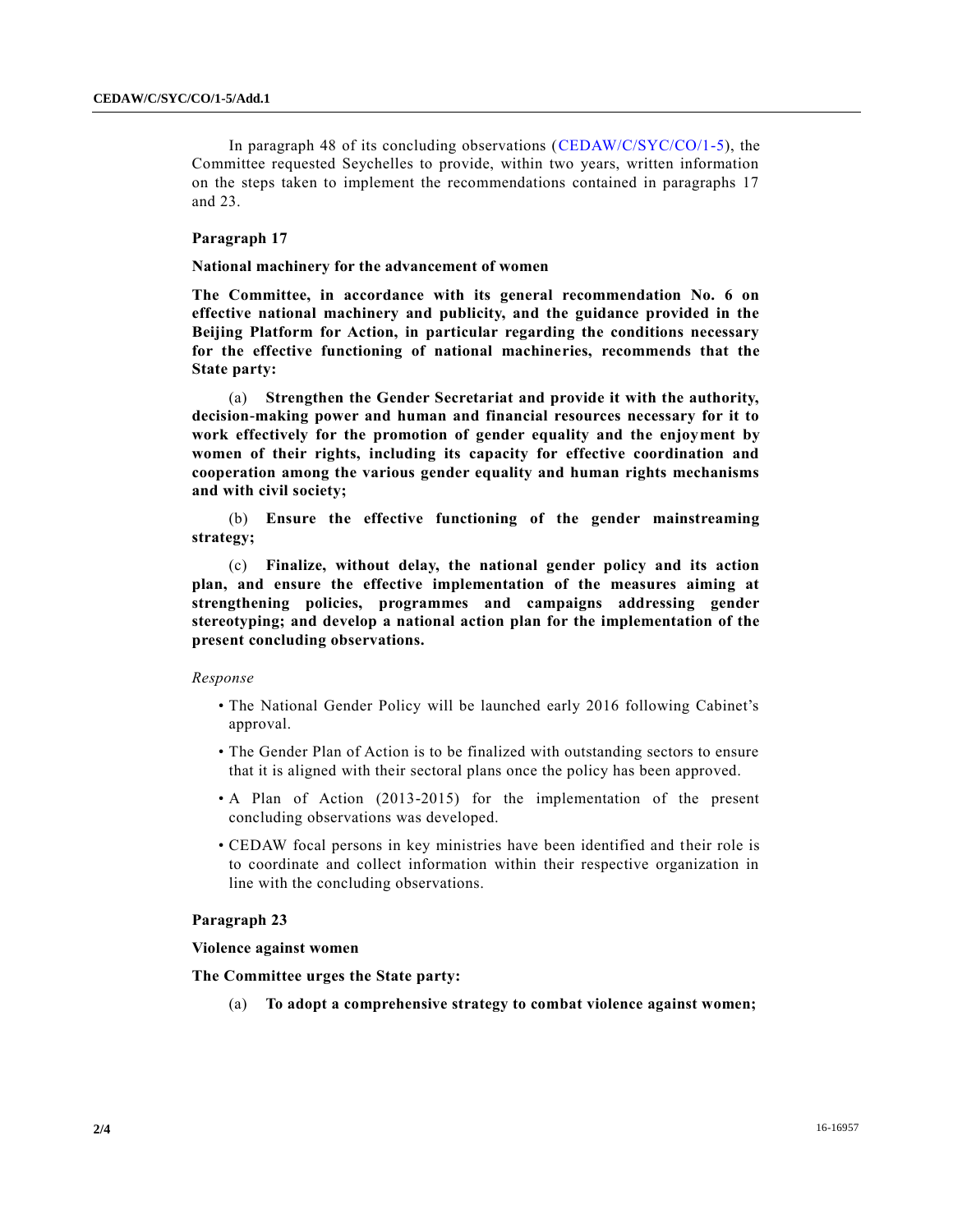## *Response*

• The Social Affairs Department is currently reviewing its Domestic Violence Strategy 2008-2012 and Costed National Action Plan for Gender Based Violence 2010-2015 to align it with the National Gender Policy.

(b) **To adopt a comprehensive law on violence against women that specifically criminalizes acts of domestic violence, including marital rape, and ensure that acts of domestic violence are tried by the criminal courts rather than the Family Tribunal;**

#### *Response*

• The process for the enactment of a Domestic Violence Act is in an advanced stage. All discussions and consultations are being finalized and it is expected that within the first quarter of 2016 the Attorney General would have pronounced itself on the final draft for approval by the Cabinet.

(c) **To encourage women and girls who are victims of violence to report cases to the police, by raising awareness about the criminal nature of such acts, de-stigmatizing victims and providing systematic training to judges, prosecutors, the police and law enforcement and medical personnel on standardized, gender-sensitive procedures for dealing with victims of violence against women and effectively investigating complaints;**

#### *Response*

Training and capacity-building is ongoing on a targeted basis. Work to date includes:

- A capacity-building workshop on Gender Based Violence was held in December 2013 for Faith-based organizations, which was the first national workshop for this targeted audience. The workshop was attended by 42 participants representing 18 Faith Based Organizations and the Social Affairs Department. The aim of the workshop was to strengthen the capacity of FBOs in the fight against GBV particularly Domestic Violence and also to secure their commitment in assisting with GBV cases. The moral, spiritual, legal and technical aspects of GBV were also highlighted.
- A sensitization session was held on Gender Based Violence with regards to evidence collection in cases of sexual abuse and rape for 50 health officials in December 2013. The main aims of the session were to highlight the importance of systematic data collection and dissemination of evidence reporting in such cases and to strengthen evidence reporting.
- In January 2015, a four-day training was undertaken with the technical assistance of "Victims Support UK" to support victims of domestic violence. A total of 21 participants from State and non-State actors attended the training. The aims of the course were to increase the awareness of the impact of domestic violence and abuse and the issues facing victims and to provide participants with more knowledge, skills and confidence to support victims of domestic violence and abuse. A similar session for perpetrators of such crimes is also being considered.